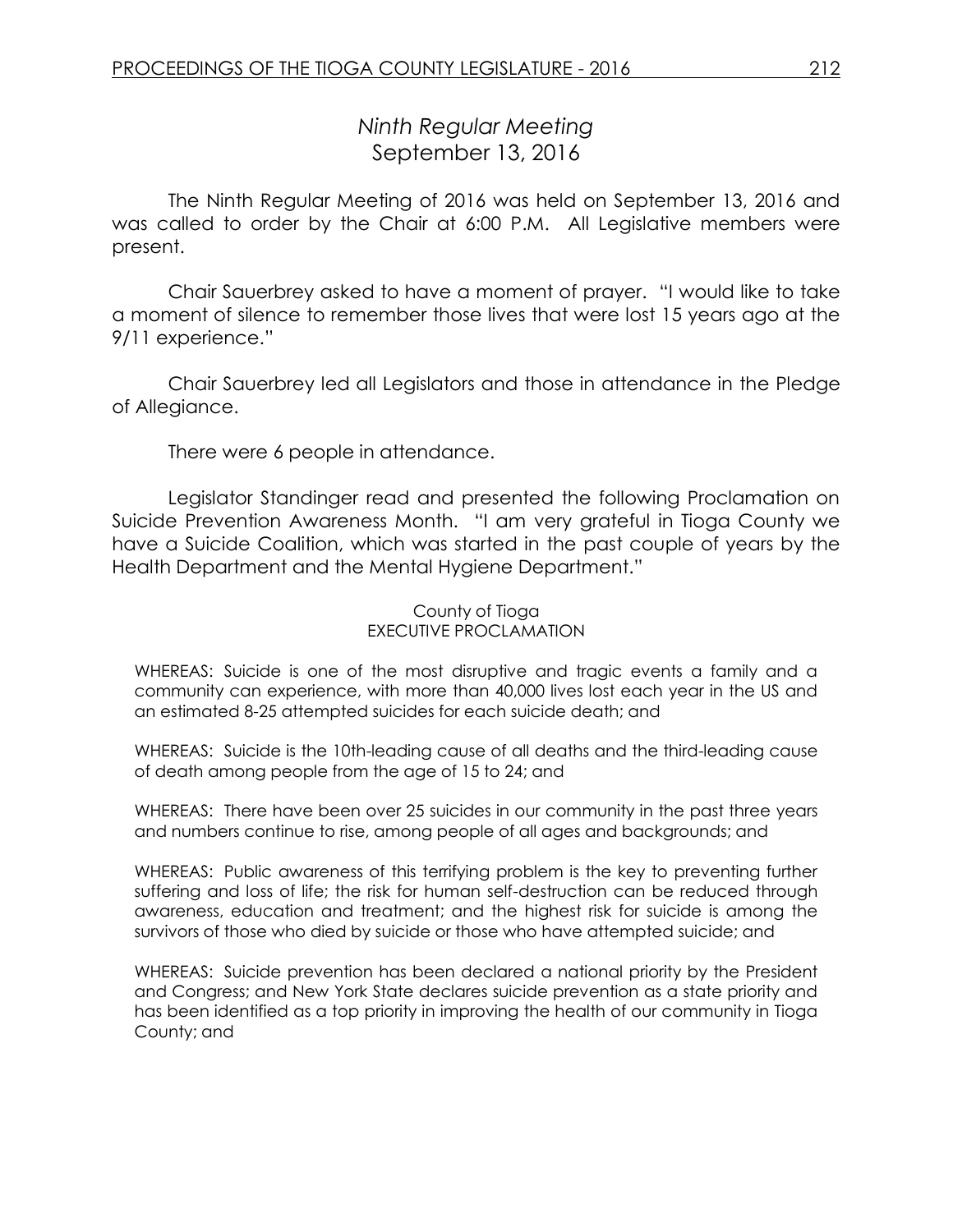WHEREAS: Tioga County Public Health and Mental Hygiene departments serve as leaders in the effort to prevent suicide, through facilitation of the Community Health Improvement Plan and the Tioga County Suicide Coalition; and

WHEREAS: The Tioga County Suicide Coalition is a collaboration of organizations working to eliminate the stigma of suicide, educate the community about the warning signs of suicide, and ultimately reduce the rate of suicide in our community; and

WHEREAS: Tioga County Mental Hygiene is committed to excellence in suicide prevention, intervention, and postintervention; now therefore

THE TIOGA COUNTY LEGISLATURE, County of Tioga, does hereby proclaim the month of September 2016 as

#### SUICIDE PREVENTION AWARENESS MONTH

and urges all residents to take steps to educate themselves, their families, and the community about the importance of recognizing warning signs of suicide.

Legislator Standinger spoke. "In my prior career with the State Police, unfortunately I had to respond to a lot of incidents where people took their own lives and every single one of them was a tragedy. Whatever we can do to prevent that from happening and have families have to go through that is a good thing. I am glad we are issuing this Proclamation."

Wendy Arnold, Children's SPOA Coordinator/Corporate Compliance Officer for Mental Hygiene spoke. "I Co-Chair our Suicide Prevention Coalition for Tioga County with Heather Morgan from the Health Department. We work under the auspice of Tioga County Mental Hygiene. Our Tioga County Suicide Coalition has been active in offering free trainings in our community since 2013. Everyone in our community should consider being educated on the warning signs of suicide so they can have knowledge of connecting their loved ones to life saving resources. Our coalition can also offer resources to those who have had a loss by suicide, by connecting them to active support groups in surrounding counties. If anyone would like more information on how to access free training or support services, then they would simply contact our Tioga County Mental Hygiene number at 687-4000."

Heather Morgan of the Public Health Department spoke. "Thank you again for taking this opportunity for this Proclamation. As you may recall under our community health improvement plan with the Health Department, mental health and substance abuse was defined as one of our priority health issues in our community health assessment in 2013 through 2017 and under that suicide was recognized as one of our leading objectives. Through that we have been expanding our suicide coalition. There are several members, both through the community and schools, active partners that are involved in our coalition seeking to improve this expansion of our suicide coalition.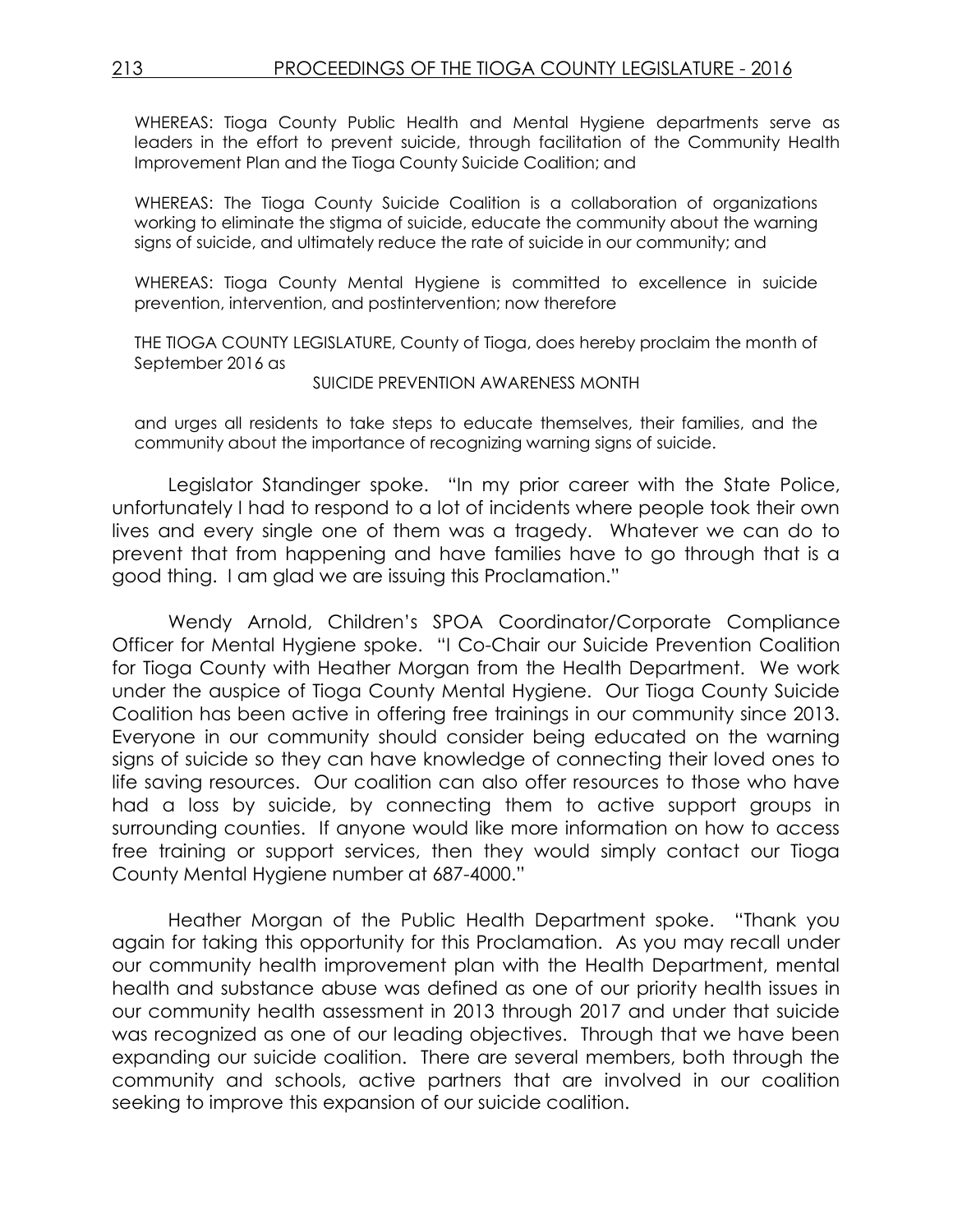"Currently we received a grant through the State to try to come up with some different interventions and how we are going to lower the suicide rate, and as Wendy said some of the things we have been doing are offering free trainings throughout the community. One of them is called Question, Persuade, Refer where we are basically teaching the general lay person or anybody how to go out into the community and ask someone if they are suicidal. That training is available to anyone and it is completely free. There are currently two of us that are certified. There is another two people that are working on certifications for this training and it is available to county employees, it is available to businesses. We are working on promoting that training just to raise general awareness about suicide.

This past Saturday there was an event at Tioga Downs where they helped promote a race dedication night for suicide awareness and then at the end of this month on Thursday, September 29 we are going to have a vigil right out in front of the Courthouse to raise general awareness about suicide and honor those who have lost someone to suicide. You will of course see lots of information about that, most of you probably get tons of e-mails from me all the time promoting events in the County, but I really hope that you will participate in this event, as again I said and Wendy, it is very important just to bring awareness to this topic and maybe some of you have lost someone to suicide. Statistics show that every time a person passes away to suicide or their life is lost, another six people are affected by suicide. This is happening in our community and all of you I am sure at some point or maybe have been affected by it. Hopefully at some point or another you can pass this information on and we will be sure to keep you updated. If you are ever interested, our Suicide Coalition meets on the fourth Tuesday of every month. That is an open meeting so we do encourage you and invite you to attend our Coalition. Thank you."

Lisa McCafferty, Public Health Director spoke. "I guess the only comment I am going to make about suicide that has always frustrated me the most is we talk about suicide statistics, but proportionately higher rates of suicide occur with our Veterans, and I think over the years we have kind of lost sight of that, so I guess that is one of those things that when we talk about suicide do focus on our Veterans and if you interact with Veterans, you know kind of be mindful because a lot of times there really are no signs that they are struggling and do need supportive services. Thank you very much for the Proclamation."

There was no privilege of the floor.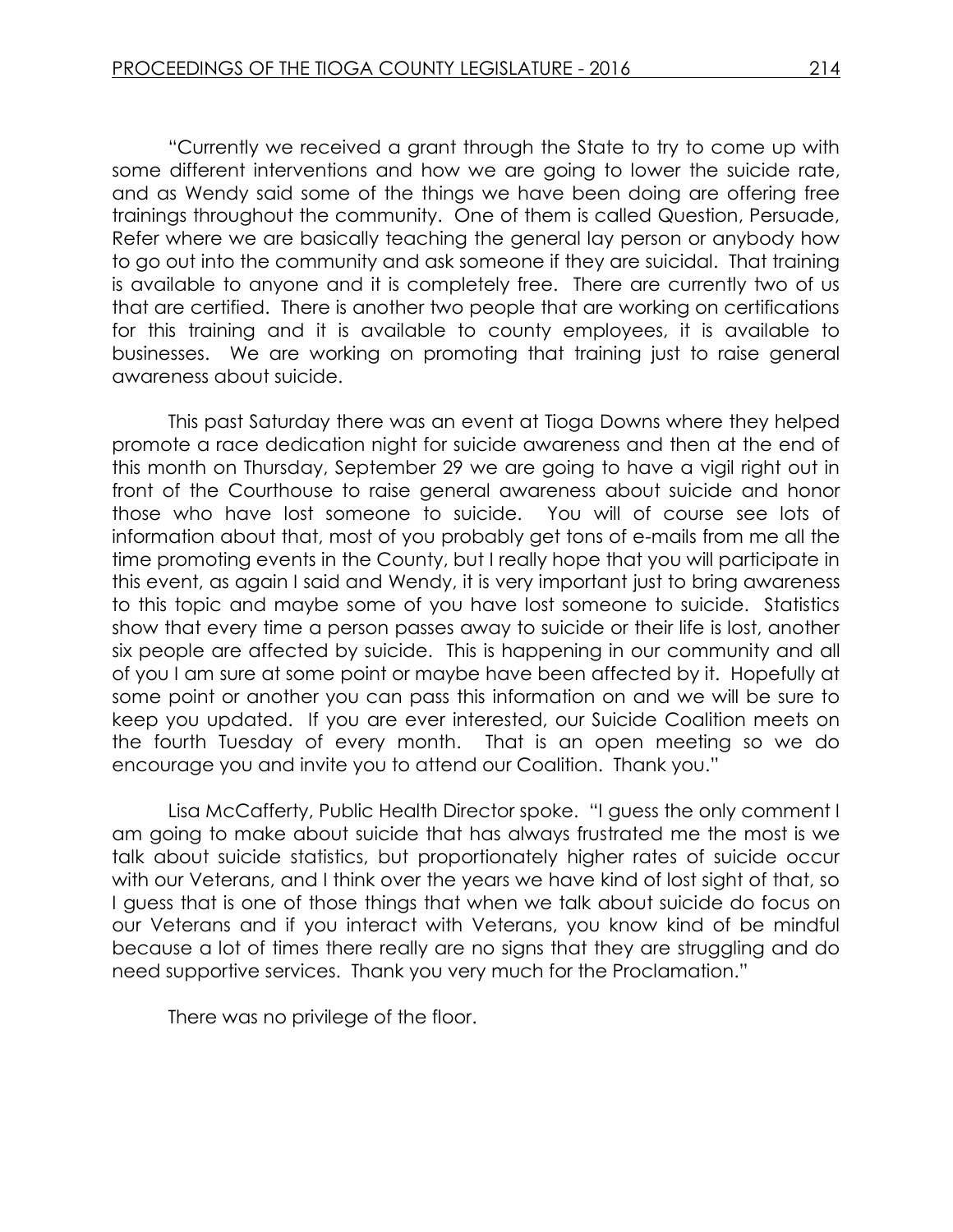Legislator Monell made a motion to approve the minutes of August 9 and 18, 2016, seconded by Legislator Sullivan, and carried.

Chair Sauerbrey stated that all Legislative Committees met this month and the minutes are or will be on file with the Clerk of the Legislature.

Legislator Roberts moved for the adoption of the following resolution, seconded by Legislator Sullivan.

REFERRED TO: PUBLIC WORKS COMMITTEE

RESOLUTION NO. 169-16 *AUTHORIZE TIOGA COUNTY MATERIALS RECOVERY MANAGER TO APPLY FOR STATE ASSISTANCE FROM THE STATE'S ELECTRONIC WASTE GRANT ASSISTANCE PROGRAM*

WHEREAS: The State of New York announced financial aid through their Electronic Waste Assistance Grants to assist counties and local governments with electronic waste recycling expenses; and

WHEREAS: Tioga County Department of Solid Waste (SW) has had unexpected costs associated with recycling of electronic waste; and

WHEREAS: Through this grant Solid Waste would be reimbursed 50% of their eligible costs of electronic waste recycling; therefore be it

RESOLVED: That the Tioga County Legislature authorizes the Materials Recovery Manager to apply and administer said grant.

ROLL CALL VOTE

Yes – Legislators Sauerbrey, Roberts, Standinger, Sullivan, Weston, Hollenbeck, Huttleston, Monell, and Mullen.

No – None.

Absent – None.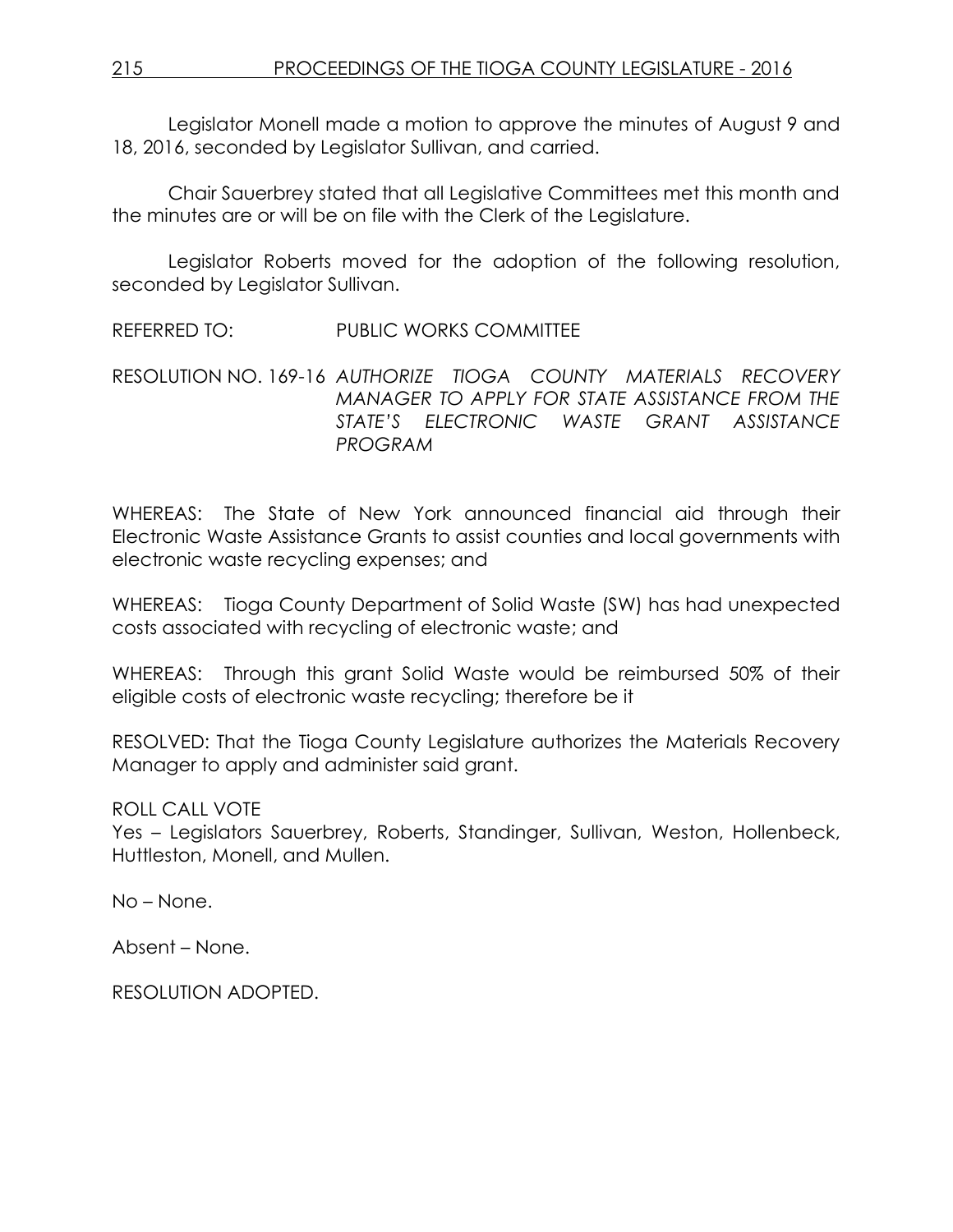Legislator Roberts moved for the adoption of the following resolution, seconded by Legislator Sullivan.

REFERRED TO: PUBLIC WORKS COMMITTEE

RESOLUTION NO. 170-16 *AUTHORIZE TIOGA COUNTY MATERIALS RECOVERY MANAGER TO APPLY FOR BRIDGE NY GRANTS FOR BRIDGE & CULVERT PROJECTS*

WHEREAS: New York State Department of Transportation (NYSDOT) has announced the availability of grant funds through the Bridge NY Program; and

WHEREAS: This is the first year of funding in a five year program; and

WHEREAS: Tioga County Department of Public Works (DPW) would like to replace two bridges and five culverts on County roads; and

WHEREAS: Through this grant DPW could replace these structures (culverts and bridges) to support Tioga County's infrastructure; and

WHEREAS: This grant can fund up to 95% for bridges and 100% for culverts of the total project cost, not to exceed \$5 million and \$1 million, respectively ; therefore be it

RESOLVED: That the Tioga County Legislature authorizes the Materials Recovery Manager to apply and administer said grant.

# ROLL CALL VOTE

Yes – Legislators Sauerbrey, Roberts, Standinger, Sullivan, Weston, Hollenbeck, Huttleston, Monell, and Mullen.

No – None.

Absent – None.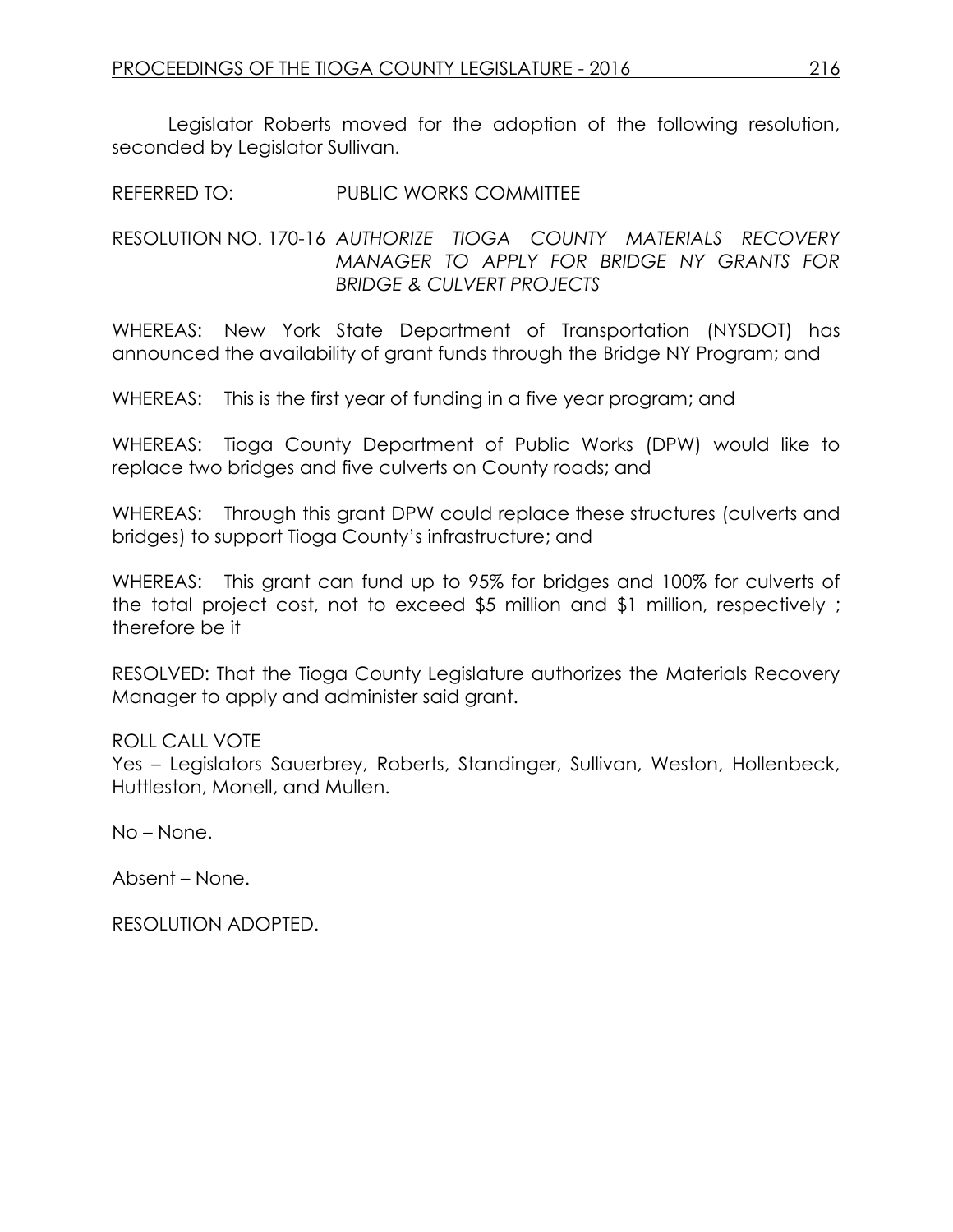Legislator Weston moved for the adoption of the following resolution, seconded by Legislator Hollenbeck.

| REFERRED TO:          | PUBLIC SAFETY COMMITTEE<br><b>FINANCE COMMITTEE</b>                |
|-----------------------|--------------------------------------------------------------------|
| RESOLUTION NO. 171-16 | AUTHORIZE ACCEPTANCE OF THE NYS<br>2015-2016 PSAP OPERATIONS GRANT |

WHEREAS: The Sheriff applied and was awarded a NYS Office of Interoperable and Emergency Communications PSAP Operations grant in the amount of \$160,339; and

WHEREAS: This funding will reimburse the E911 budget for Dispatcher personnel service costs incurred in 2016; therefore be it

RESOLVED: That the Tioga County Legislature authorizes the acceptance of this award; and be it further

RESOLVED: That the 2016 budget be modified to reflect this state aid and that this funding be receipted with the following revenue account.

Revenue Account: A3020 433310

ROLL CALL VOTE

Yes – Legislators Sauerbrey, Roberts, Standinger, Sullivan, Weston, Hollenbeck, Huttleston, Monell, and Mullen.

No – None.

Absent – None.

#### RESOLUTION ADOPTED.

Legislator Mullen moved for the adoption of the following resolution, seconded by Legislator Weston.

| REFERRED TO:          | <b>PUBLIC SAFETY COMMITTEE</b><br><b>FINANCE COMMITTEE</b>                              |
|-----------------------|-----------------------------------------------------------------------------------------|
| RESOLUTION NO. 172-16 | AWARD 2016 EMERGENCY<br><b>MANAGEMENT PLANNING GRANT</b><br><b>EMERGENCY MANAGEMENT</b> |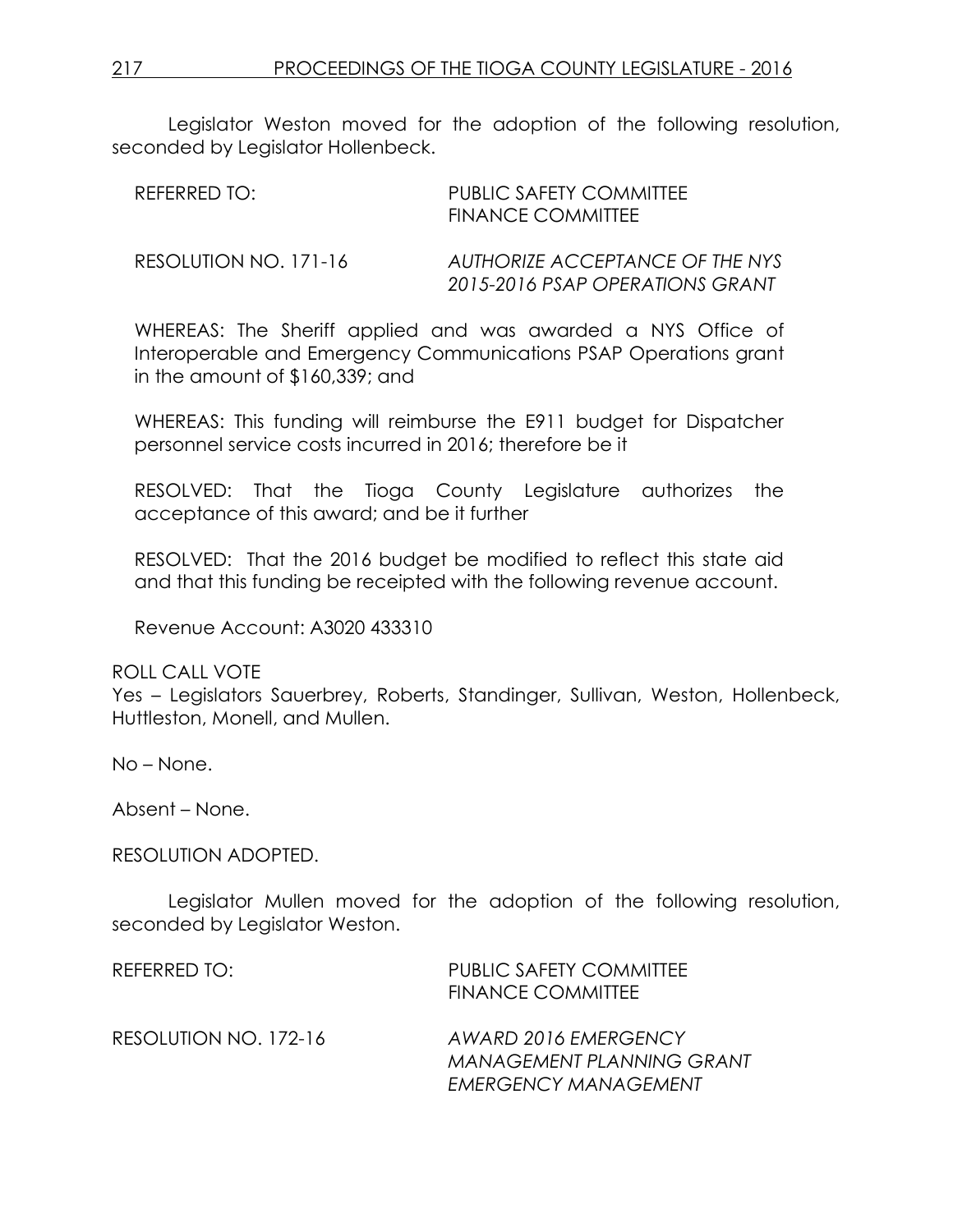WHEREAS: The Tioga County Office of Emergency Management has been awarded a grant of \$24,151 by the New York State Office of Homeland Security and Emergency Services; and

WHEREAS: The grant will be used to offset 50% of budgeted operational costs; therefore be it

RESOLVED: That the Emergency Management Office be allowed to accept the awarded 2016 Emergency Management Planning Grant in the amount of \$24,151.

### ROLL CALL VOTE

Yes – Legislators Sauerbrey, Roberts, Standinger, Sullivan, Weston, Hollenbeck, Huttleston, Monell, and Mullen.

No – None.

Absent – None.

RESOLUTION ADOPTED.

Legislator Mullen moved for the adoption of the following resolution, seconded by Legislator Weston.

REFERRED TO: PUBLIC SAFETY COMMITTEE

RESOLUTION NO. 173-16 *ALLOW THE COUNTY FIRE COORDINATOR TO APPLY FOR GRANT FUNDING UNDER THE 2016 NYS HOMELAND SECURITY TECHNICAL RESCUE GRANT PROGRAM* 

WHEREAS: The New York State Office of Homeland Security is offering a 2016 Technical Rescue Grant Program; and

WHEREAS: The expense of necessary equipment to be used by the Tioga County Search and Rescue – Technical Rescue Team during times of a specialized rescue incident is beyond the means of the yearly Bureau of Fire operating budget; therefore be it

RESOLVED: That the Tioga County Fire Coordinator be able to apply for and accept, after approval of the County Attorney, Technical Rescue Grant funding as the primary applicant under the currently available New York State Office of Homeland Security 2016 Technical Rescue Grant Program. This grant is to provide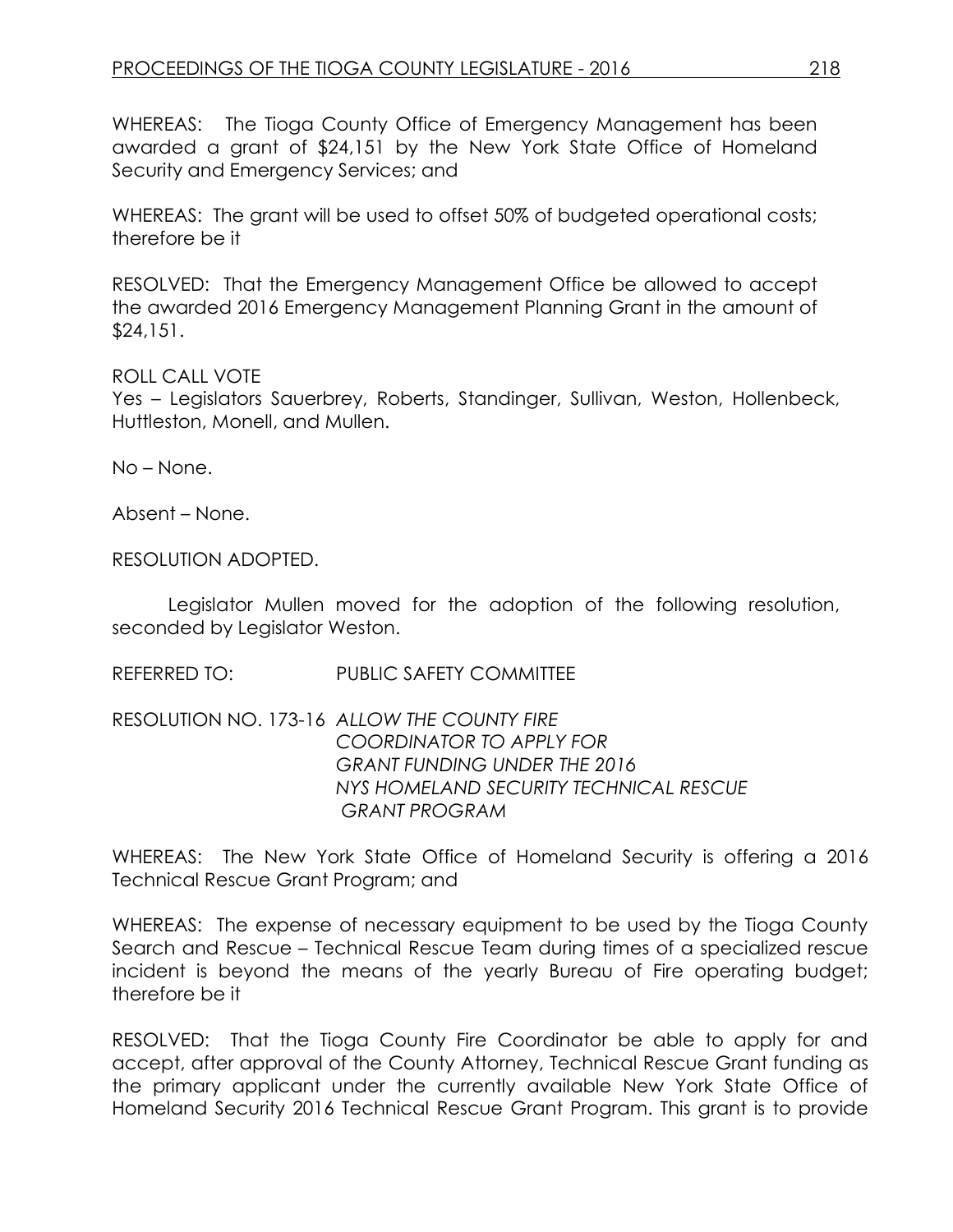needed equipment for the Tioga County Search and Rescue-Technical Rescue Team.

ROLL CALL VOTE

Yes – Legislators Sauerbrey, Roberts, Standinger, Sullivan, Weston, Hollenbeck, Huttleston, Monell, and Mullen.

No – None.

Absent – None.

RESOLUTION ADOPTED.

Legislator Mullen moved for the adoption of the following resolution, seconded by Legislator Monell.

REFERRED TO **PUBLIC SAFETY COMMITTEE** 

RESOLUTION NO. 174-16 *APPROVE 2017 STOPDWI PLAN*

WHEREAS: The New York State Governor's Traffic Safety Committee (GTSC) requires Counties to submit an annual STOP DWI Plan by October 1st, for the use of monies collected under the STOP DWI Program; and

WHEREAS: The STOP DWI Coordinator has submitted a 2017 STOP DWI Plan to the Tioga County Legislature for approval; be it therefore

RESOLVED: That the Tioga County Legislature hereby approves the 2017 STOP DWI Plan including the following budgeted appropriations:

| Enforcement                | \$28,000 |
|----------------------------|----------|
| <b>Prosecution Related</b> | \$14,000 |
| Probation                  | \$18,427 |
| Rehabilitation             | \$13,000 |
| PI&E                       | \$11,000 |
| Administration             | \$5,450  |
|                            | \$89,877 |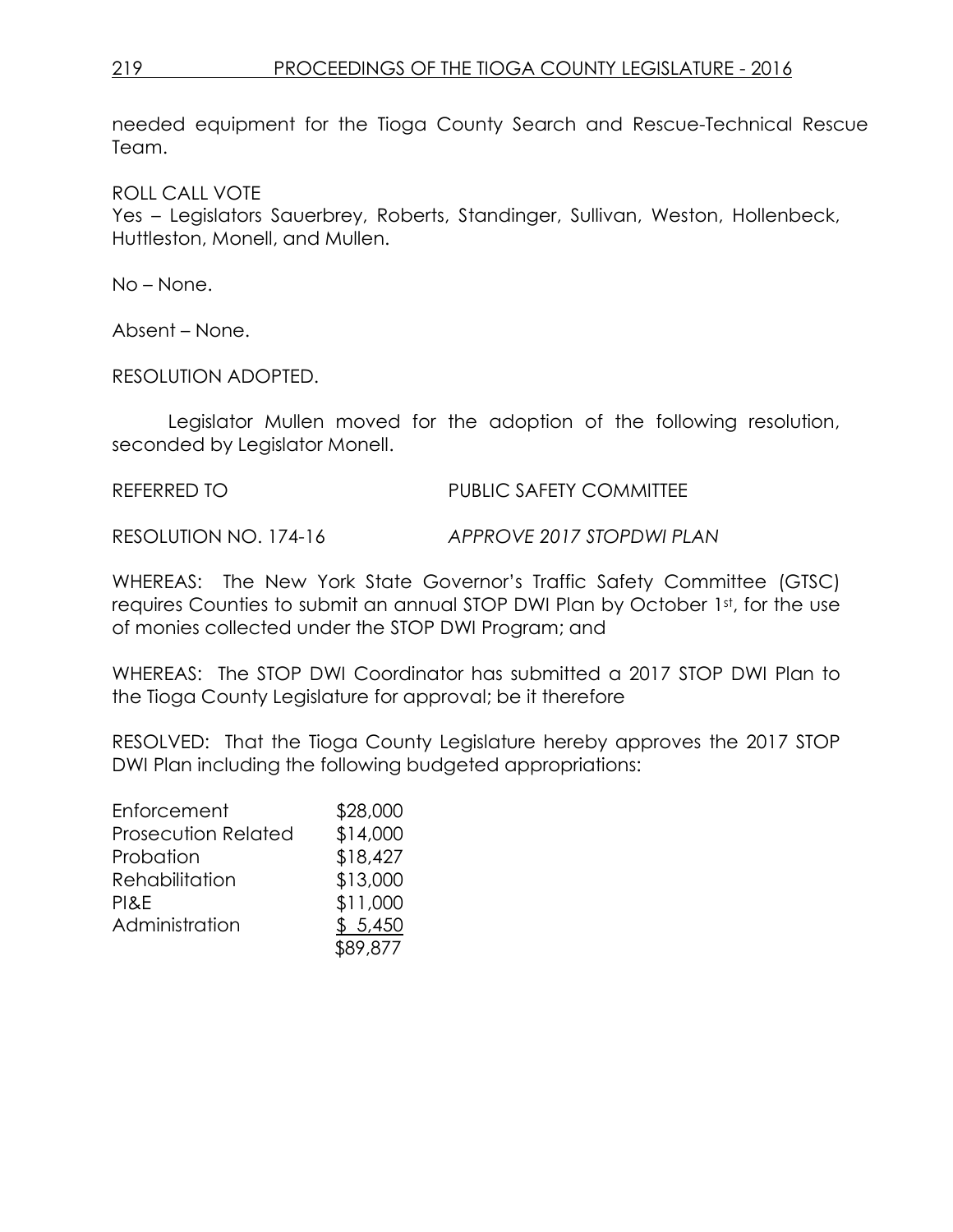ROLL CALL VOTE

Yes – Legislators Sauerbrey, Roberts, Standinger, Sullivan, Weston, Hollenbeck, Huttleston, Monell, and Mullen.

No – None.

Absent – None.

RESOLUTION ADOPTED.

Legislator Roberts moved for the adoption of the following resolution, seconded by Legislator Monell.

REFERRED TO: LEGISLATIVE WORKSESSION

RESOLUTION NO. 175-16 *TRANSFER OF FUNDS*

*ASSIGNED COUNSEL*

WHEREAS: The Assigned Counsel budget has had a high number of cases for 2016 and the Assigned Counsel account will not have sufficient funds for the remainder of 2016; and

WHEREAS: Funds will need to be transferred from the Contingency Account to the Assigned Counsel Account to accommodate the increase in cases for 2016; therefore be it

RESOLVED: That the Tioga County Legislature authorizes a transfer as follows:

From: A1990 540715 Contingency Account \$30,000

To: A1172 540030 Assigned Counsel \$30,000

ROLL CALL VOTE

Yes – Legislators Sauerbrey, Roberts, Standinger, Sullivan, Weston, Hollenbeck, Huttleston, Monell, and Mullen.

No – None.

Absent – None.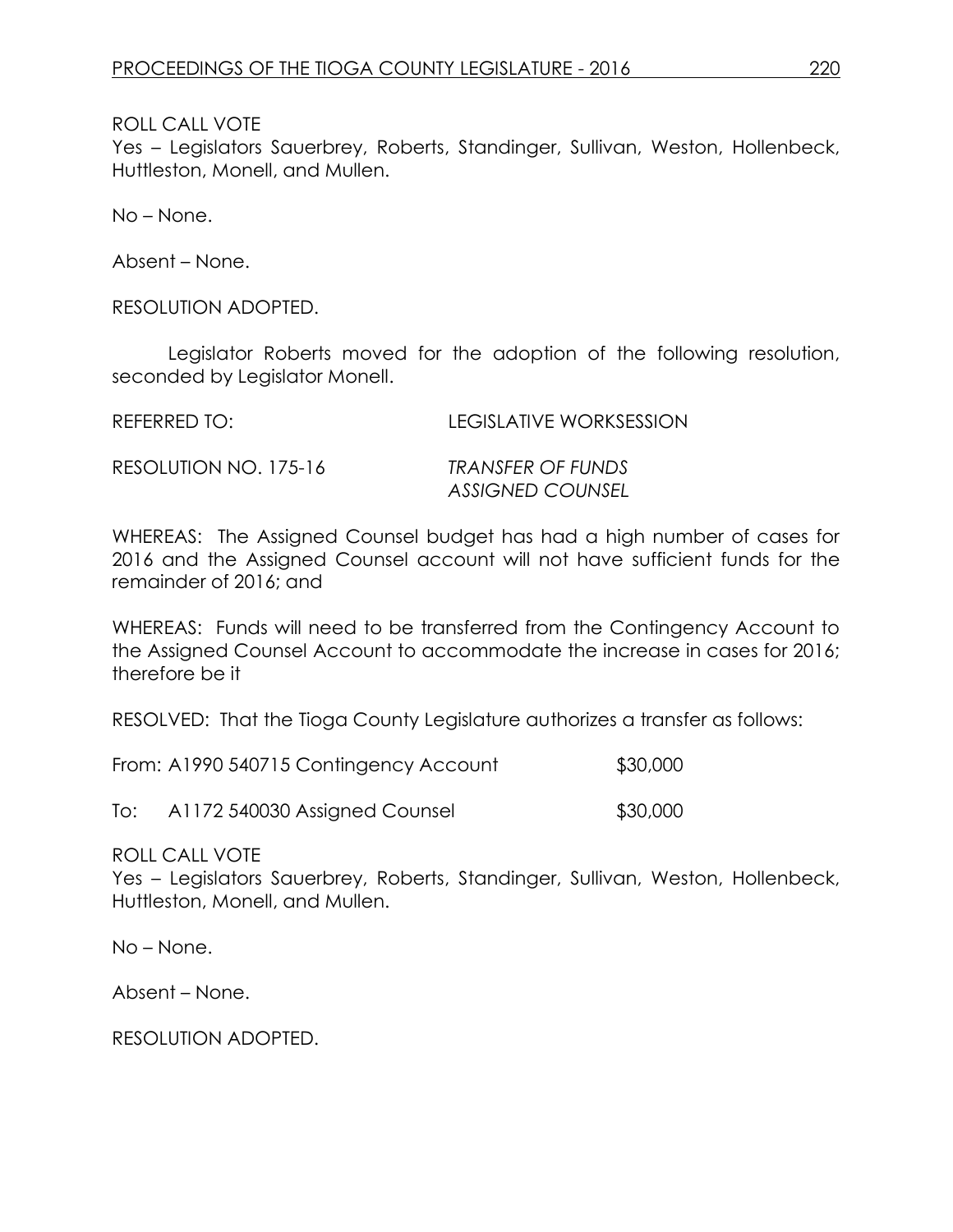Legislator Standinger moved for the adoption of the following resolution, seconded by Legislator Monell.

| REFERRED TO:          | HEALTH & HUMAN SERVICES COMMITTEE<br><b>FINANCE COMMITTEE</b> |
|-----------------------|---------------------------------------------------------------|
| RESOLUTION NO. 176-16 | APPROPRIATION OF FUNDS<br>SOCIAL SERVICES                     |

WHEREAS: Additional funding has been awarded to Tioga County Department of Social Services from the Office of Children and Family Services for Non-Residential Domestic Violence Services; and

WHEREAS: A New Hope Center is the approved Non-Residential Domestic Violence Program in Tioga County; and

WHEREAS: Appropriation of Funds requires Legislative approval; therefore be it

RESOLVED: That funding be appropriated as follows:

|     | From: A6010.446100 Federal Aid: Administration | \$24,999 |
|-----|------------------------------------------------|----------|
| To: | A6010.540140 Contracting Services              | \$24,999 |

#### ROLL CALL VOTE

Yes – Legislators Sauerbrey, Roberts, Standinger, Sullivan, Weston, Hollenbeck, Huttleston, Monell, and Mullen.

No – None.

Absent – None.

RESOLUTION ADOPTED.

Legislator Monell moved for the adoption of the following resolution, seconded by Legislator Hollenbeck.

| REFERRED TO:          | <b>FINANCE/LEGAL COMMITTEE</b>                                                                                                      |
|-----------------------|-------------------------------------------------------------------------------------------------------------------------------------|
| RESOLUTION NO. 177-16 | AUTHORIZE SALE OF ANNA M. MARINI<br>PROPERTY LOCATED IN THE TOWN OF OWEGO, TO<br>EDWARD GOODRICH & KATHY GOODRICH<br>AND/OR ASSIGNS |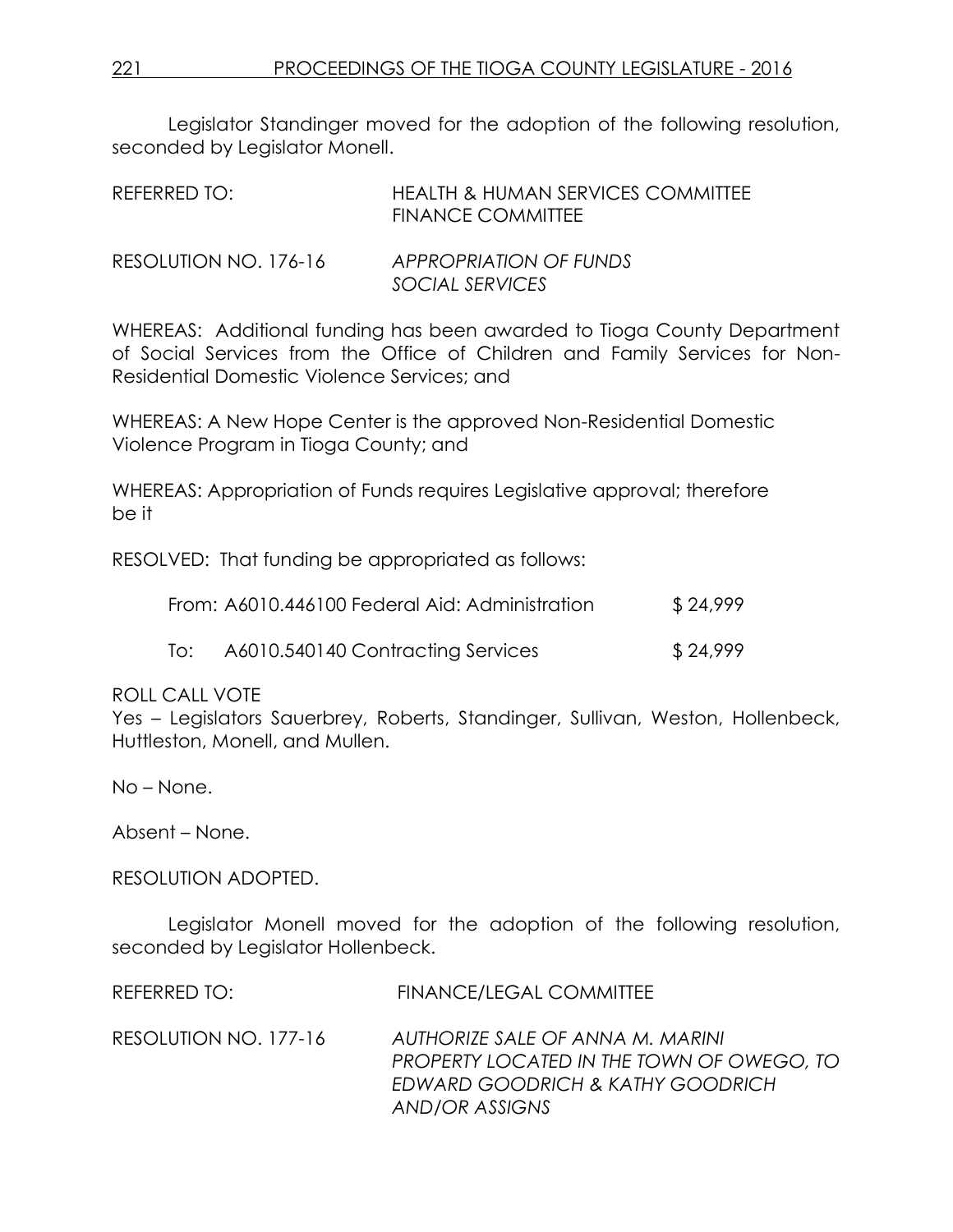WHEREAS: Property located in the Town of Owego assessed to Anna M. Marini, identified as Tax Map number 85.00-1-54, parcel number 2639, owes 2010, 2014, 2015 & 2016 taxes and is past the last date of redemption; and

WHEREAS: James L. Wright & Ashley Wright were the closing bidder with \$5,100 deposit paid at the Foreclosure Auction held on August 4, 2016 and have defaulted by Cancelling their Check for the Deposit and not appearing at closing; and the second bidder passed on buying said property; and

WHEREAS: The Treasurer has held a Public Auction on August 31, 2016 and the winning bidder is Edward Goodrich & Kathy Goodrich hereby making an offer to purchase said property for \$20,500, "as is", thereby placing the property back on the tax rolls; be it therefore

RESOLVED: That the County rescinds its previous resolution to sell said property to James L. Wright & Ashley Wright, the closing bidder with \$5,100, paid at the Foreclosure Auction held on August 4, 2016, by cancelling their check for the deposit and passing on closing; and be it further

RESOLVED: That the Chair of the Tioga County Legislature be and hereby is authorized to sign and record on receipt of \$20,500 and recording costs, a Quit Claim Deed conveying the property assessed to Anna M. Marini, located in the Town of Owego identified on the Town of Owego Tax Map as number 85.00-1- 54, parcel number 2639, to Edward Goodrich & Kathy Goodrich and/or assigns.

# ROLL CALL VOTE

Yes – Legislators Sauerbrey, Roberts, Standinger, Sullivan, Weston, Hollenbeck, Huttleston, Monell, and Mullen.

No – None.

Absent – None.

RESOLUTION ADOPTED.

Legislator Weston moved for the adoption of the following resolution, seconded by Legislator Standinger.

| REFERRED TO:          | LEGISLATIVE WORKSESSION                                                                          |
|-----------------------|--------------------------------------------------------------------------------------------------|
| RESOLUTION NO. 178–16 | URGING GOVERNOR CUOMO TO SIGN INTO LAW<br>PUBLIC DEFENSE MANDATE RELIEF ACT (S.8114)<br>A.10706) |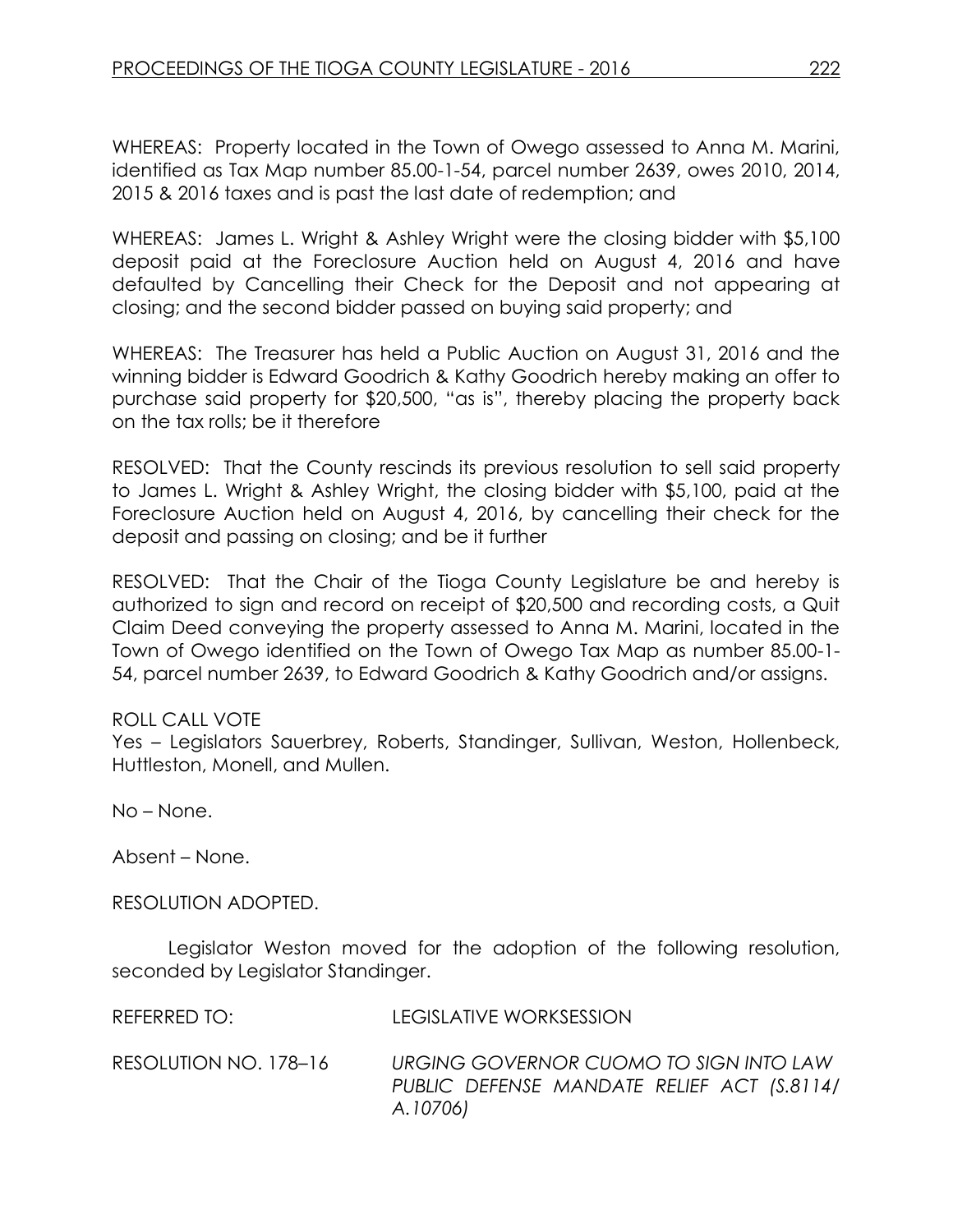WHEREAS: It is a fundamental right of all persons in the United States to be represented by counsel in all criminal prosecutions; and in the case of *Gideon vs. Wainwrigh*t, 372 U.S. 335, the United States Supreme Court ruled that persons who were unable to afford counsel had a constitutional right to be defended by an appointed attorney paid by the State; and

WHEREAS: The New York State Senate and Assembly have passed historic legislation entitled Public Defense Mandate Relief Act (S.8114/A.10706) which will require New York State to reimburse counties for expenditures made fulfilling the state's obligation to provide representation for those financially unable to afford counsel commencing in 2017 and incrementally reaching 100% in 2023 and thereafter; and

WHEREAS: The Public Defense Mandate Relief Act (S.8114/A.10706) will give the Indigent Legal Service Office the authority "to adopt, promulgate, amend or rescind rules and regulations to carry out the provisions of [Executive Law 832]; and

WHEREAS: The Public Defense Mandate Relief Act (S.8114/A.10706) also requires that the various counties and New York City receive an amount equal to the amount paid from the Indigent Legal Services Fund to the counties and NYC in March 2010; and

WHEREAS: New York State has previously entered into an agreement to settle the *Hurrell-Harring vs. State of New York* class action lawsuit and has begun to expend substantial amounts of State funds to create a more equitable and Constitutional system of representation in only the five settlement counties and creating an unequal system of justice in the remaining counties of the State; and

WHEREAS: By entering into such agreement and funding additional services in only the five settlement counties, the State acknowledges that it is constitutionally required to fund public defense services for mandated representation; and

WHEREAS: Requiring counties subject to a State-imposed tax cap to finance the State's obligation to provide public defense services imposes a significant, uncontrollable financial burden on counties dependent on real property taxes to fund needed services; both problems would be remedied under the Public Defense Mandate Relief Act (S.8114/A.10706) as passed by the New York State Senate and Assembly; now therefore be it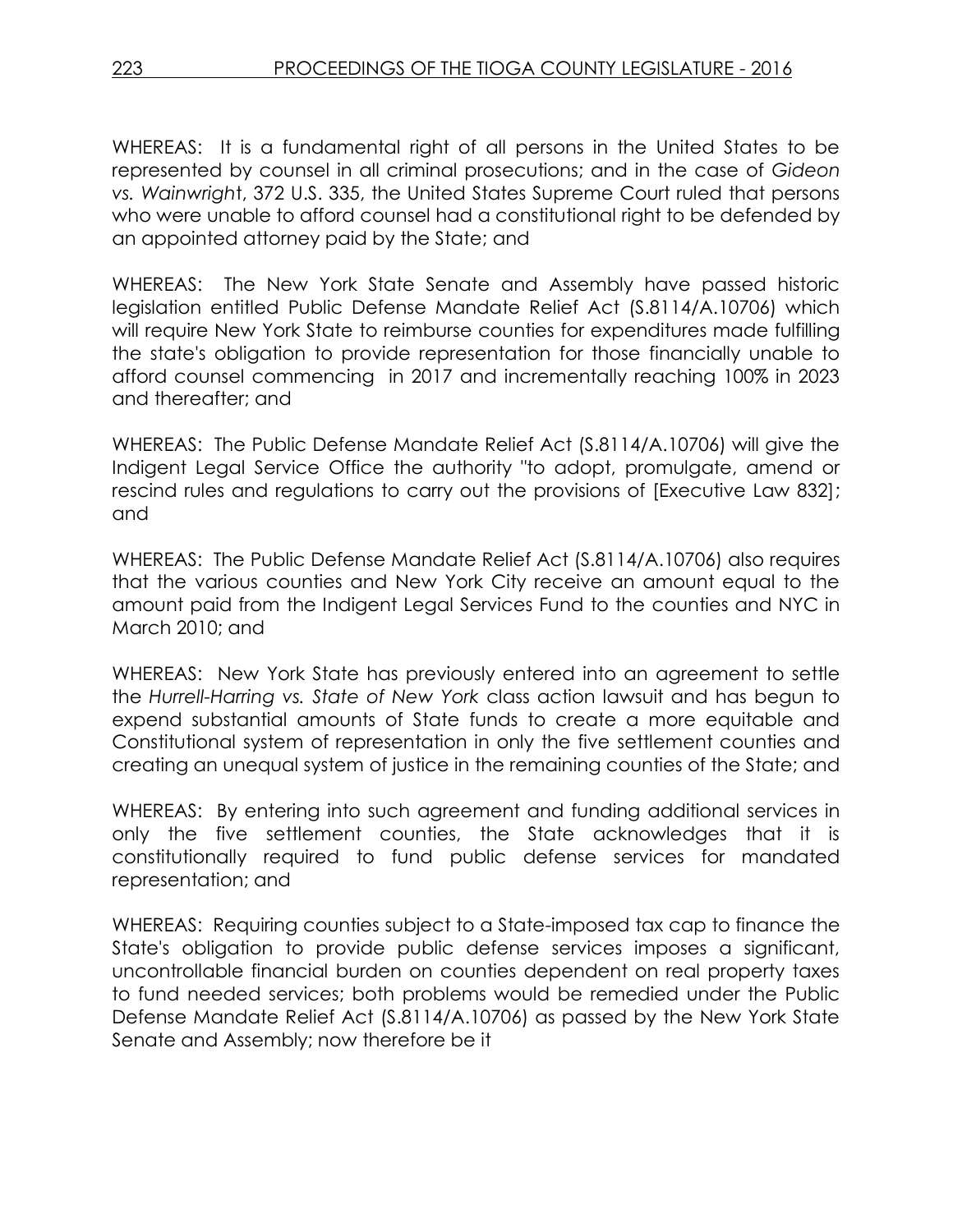RESOLVED: That the Tioga County Legislature hereby strongly urges Governor Cuomo to sign the Public Defense Mandate Relief Act (S.8114/A.10706} when it is delivered to him, fulfilling the State's obligation under *Gideon vs. Wainwright*, 372 U.S. 335, relieving the taxpayers of Tioga County and the other counties of the State and New York City to fund this State mandate; and be it further

RESOLVED: That a copy of this resolution be sent to Governor Andrew Cuomo, Senate Majority Leader Flanagan, Assembly Speaker Heastie, Assemblyman Chris Friend, Senator Fred Akshar, the New York State Office of Indigent Legal Services (ILS), the New York State Defenders Association (NYSDA), the Chief Defenders Association of New York (CDANY), and the New York State Association of Counties (NYSAC).

### ROLL CALL VOTE

Yes – Legislators Sauerbrey, Roberts, Standinger, Sullivan, Weston, Hollenbeck, Huttleston, Monell, and Mullen.

No – None.

Absent – None.

RESOLUTION ADOPTED.

Legislator Sullivan moved for the adoption of the following resolution, seconded by Legislator Monell.

REFERRED TO: FINANCE/LEGAL RESOLUTION NO. 179-16 *AUTHORIZATION TO RENEW CONTRACT WITH LEXIS NEXIS FOR SUBSCRIPTION TO LEXIS ADVANCE*

WHEREAS: The County is desirous of renewing the County wide subscription to Lexis Advance for a three year period at a monthly cost not to exceed \$1092.80; now therefore be it

RESOLVED: That the Chair of the Legislature is authorized to execute a three year contract for a subscription to Lexis Advance at a cost not to exceed \$1092.80 per month.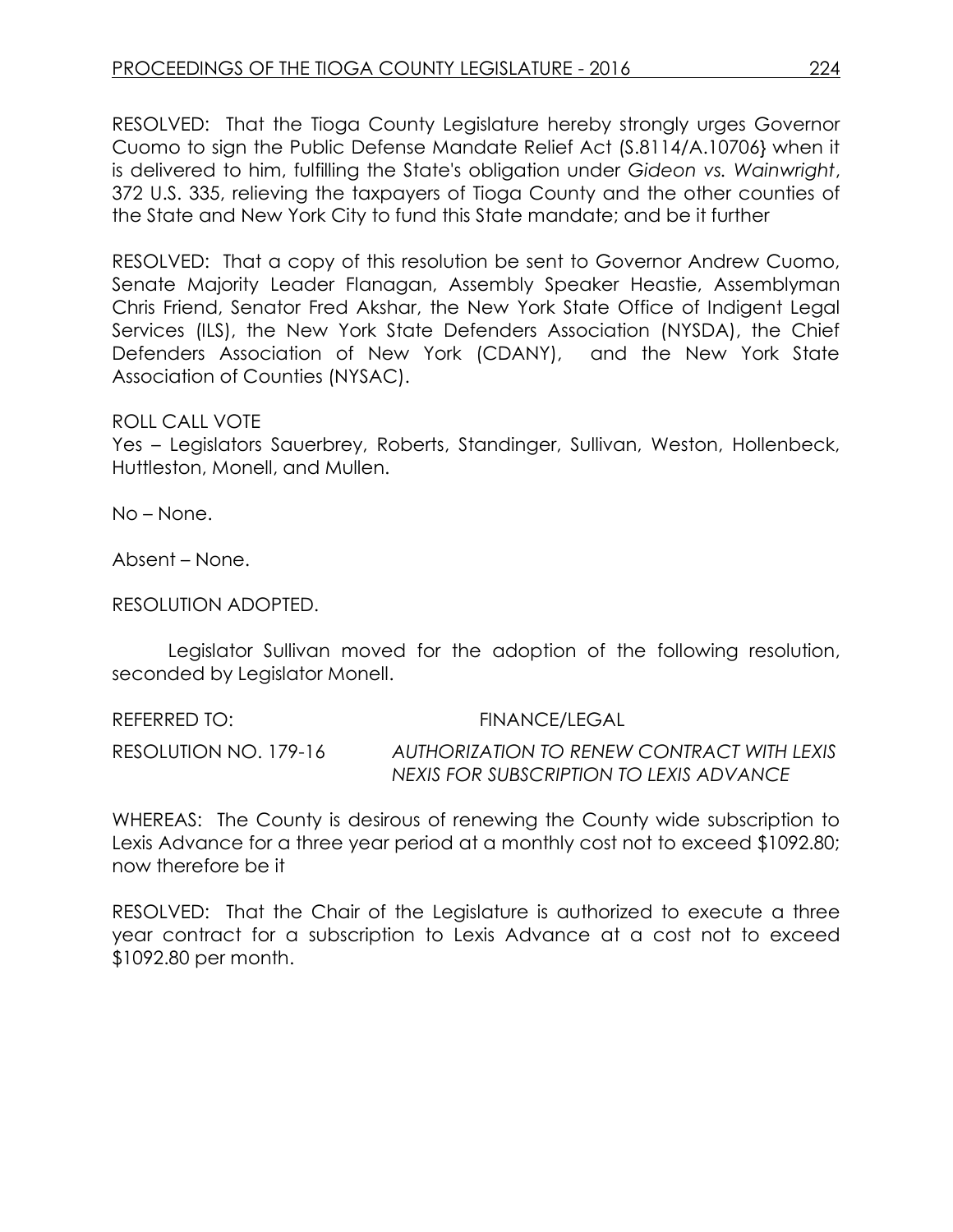ROLL CALL VOTE

Yes – Legislators Sauerbrey, Roberts, Standinger, Sullivan, Weston, Hollenbeck, Huttleston, Monell, and Mullen.

No – None.

Absent – None.

RESOLUTION ADOPTED.

Legislator Sullivan moved for the adoption of the following resolution, seconded by Legislator Standinger.

REFERRED TO: ADMINISTRATIVE SERVICES COMMITTEE

RESOLUTION NO. 180-16 *ESTABLISH EQUALIZATION RATES*

RESOLVED: That under the provisions of Section 804 of the Real Property Tax Law, equalization rates for the purpose of apportioning 2017 County taxes among the several Towns are hereby established as follows:

| Town of Barton               | 85.00  |
|------------------------------|--------|
| <b>Town of Berkshire</b>     | 100.00 |
| Town of Candor               | 100.00 |
| <b>Town of Newark Valley</b> | 70.00  |
| <b>Town of Nichols</b>       | 23.50  |
| Town of Owego                | 75.90  |
| Town of Richford             | 98.00  |
| Town of Spencer              | 95.00  |
| Town of Tioga                | 7.00   |

# ROLL CALL VOTE

Yes – Legislators Sauerbrey, Roberts, Standinger, Sullivan, Weston, Hollenbeck, Huttleston, Monell, and Mullen.

No – None.

Absent – None.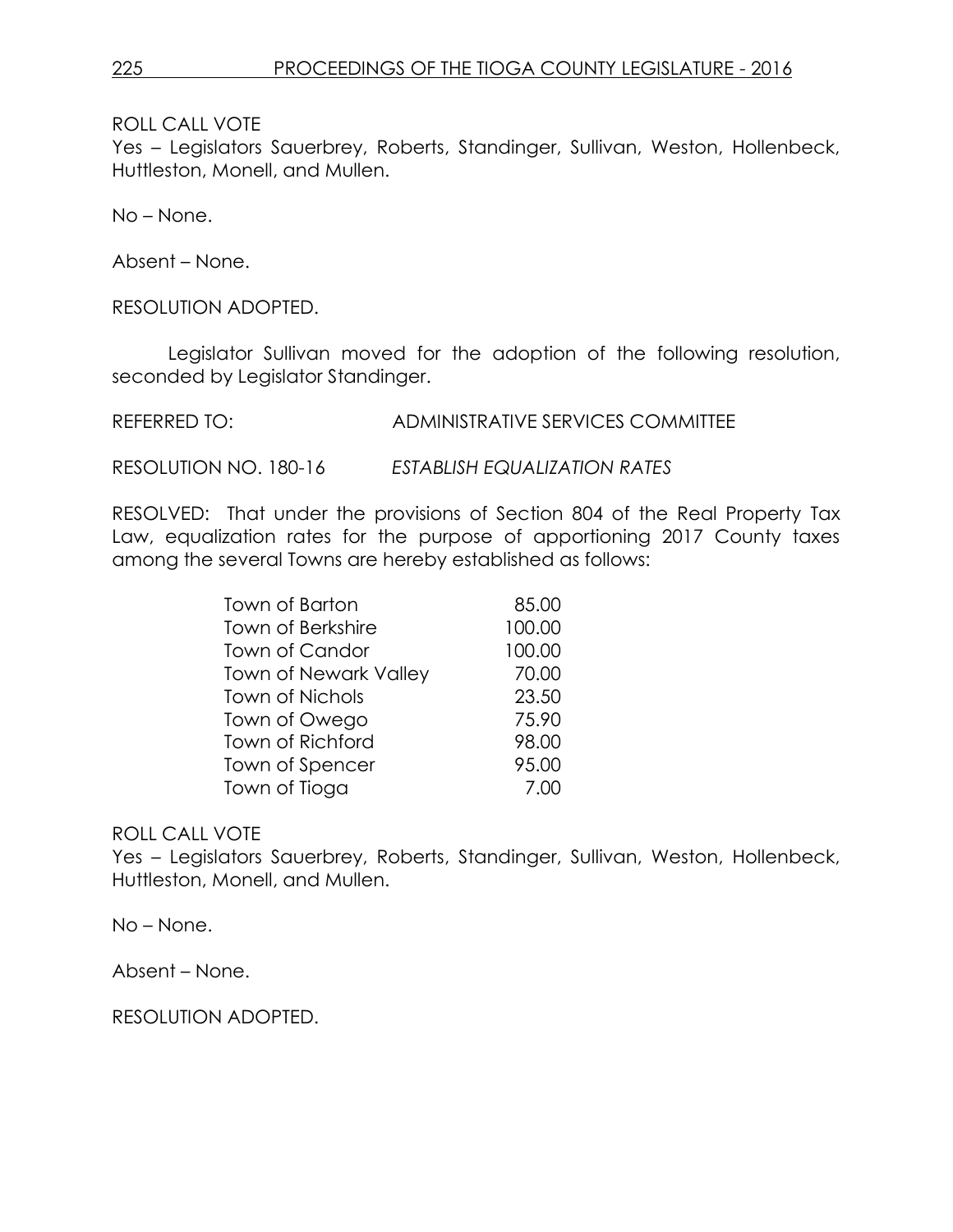Legislator Monell moved for the adoption of the following resolution, seconded by Legislator Hollenbeck.

| REFERRED TO:          | FINANCE/LEGAL COMMITTEE                                 |
|-----------------------|---------------------------------------------------------|
| RESOLUTION NO. 181-16 | AMENDING POLICY 56<br>POLICY, PROCEDURE AND REGULATIONS |

WHEREAS: The Legislature wishes to amend Policy 56; therefore be it

RESOLVED: That the second paragraph of Section I of Policy 56 is amended to read as follows:

*FOR INTERNSHIPS* 

Departments will be considered for participation in internship and career explorations and experience programs, with Legislative Committee approval, if such program is:

a. Unpaid; and

b. Part of an accredited academic or vocational program for which the intern receives academic or vocational credit*. On a case by case basis, the Legislative Committee may waive this requirement*.

And be it further

RESOLVED: That the first paragraph of Section II of Policy 56 is amended to read as follows:

If a Department Head desires to host or participate in an internship or experience program, the following information must be provided to the Legislative Committee by the Department Head as planned for by the Department Head and/or solicited from the intern's academic or vocational program:

- Name of the sponsoring academic or vocational program or school, unless requirement has been waived as stated in Section 1
- Name of the program/class, unless requirement has been waived as stated in Section 1
- Name of the academic/vocational faculty member supervising the intern, unless requirement has been waived as stated in Section 1
- Length of the internship
- Program requirements, such as:
	- o Minimum/maximum hours
	- o County oversight needed or time devoted by Department staff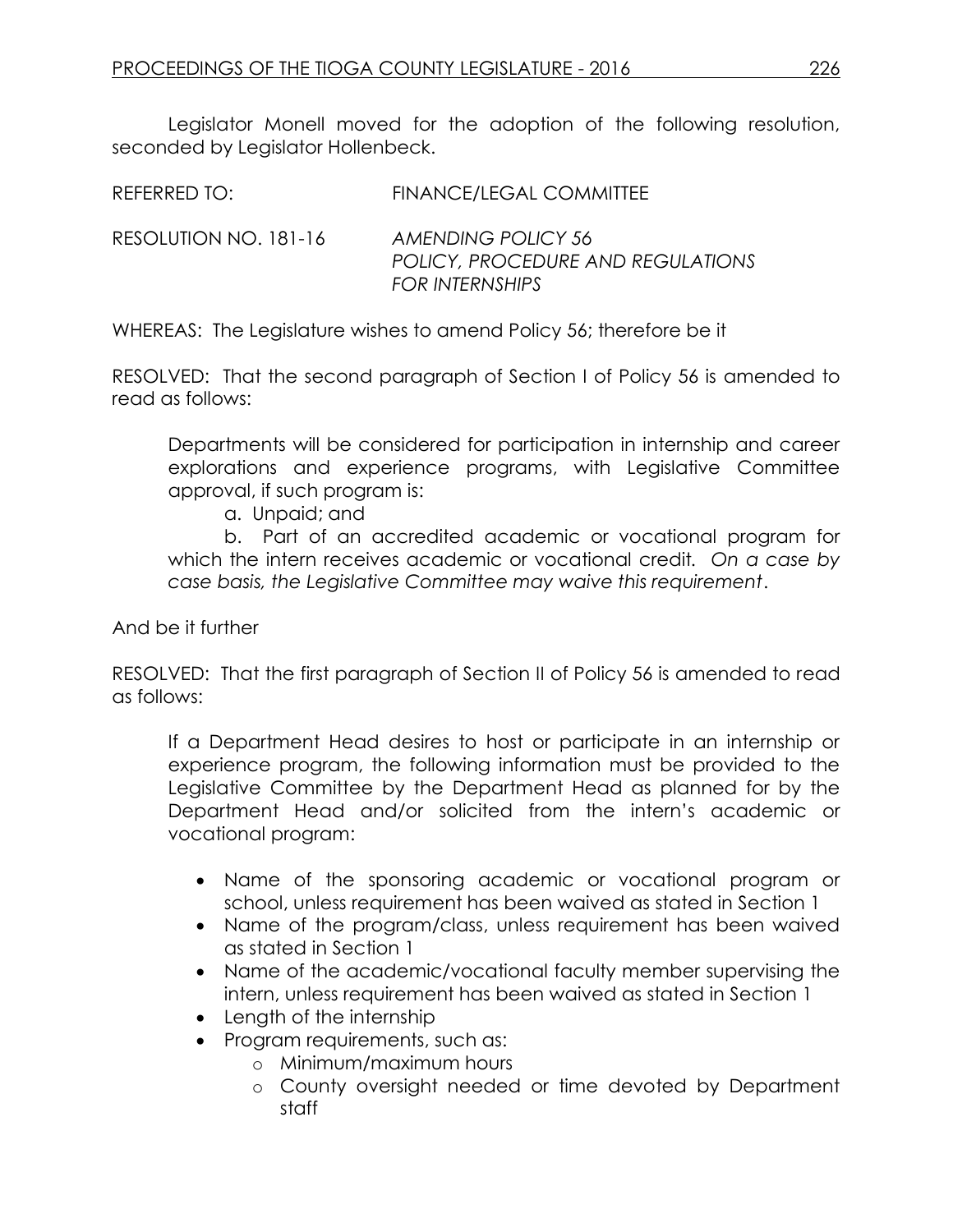- o Reports required of the department by the sponsoring academic/vocational program, unless requirement has been waived as stated in Section 1
- Expected duties of the intern while at the County
- Plan for supervision of the intern during the program

# And be it further

RESOLVED: That the third paragraph of Section II of Policy 56 is amended to read as follows:

If approval is received from the Legislative Committee, the Department Head must submit the Contract/Agreement from the academic/vocational institute, *or if such requirement has been waived, from the intern* to the County Attorney for review and approval prior to commencement of the internship.

And be it further

RESOLVED: That the remainder of Policy 56 shall remain in full force and effect.

# ROLL CALL VOTE

Yes – Legislators Sauerbrey, Roberts, Standinger, Sullivan, Weston, Hollenbeck, Huttleston, Monell, and Mullen.

No – None.

Absent – None.

RESOLUTION ADOPTED.

Legislator Hollenbeck moved for the adoption of the following resolution, seconded by Legislator Monell.

REFERRED TO: PERSONNEL COMMITTEE

RESOLUTION NO. 182-16 *AUTHORIZE CONTRACT WITH THE HARTFORD TO ADMINISTER MEDICARE ELIGIBLE RETIREE HEALTH INSURANCE*

WHEREAS: Effective January 1, 2014 Tioga County implemented The Hartford Medicare Supplemental Plan F coupled with a drug plan with \$5/\$15/\$30 copays for Medicare eligible retirees and retirees' spouses; and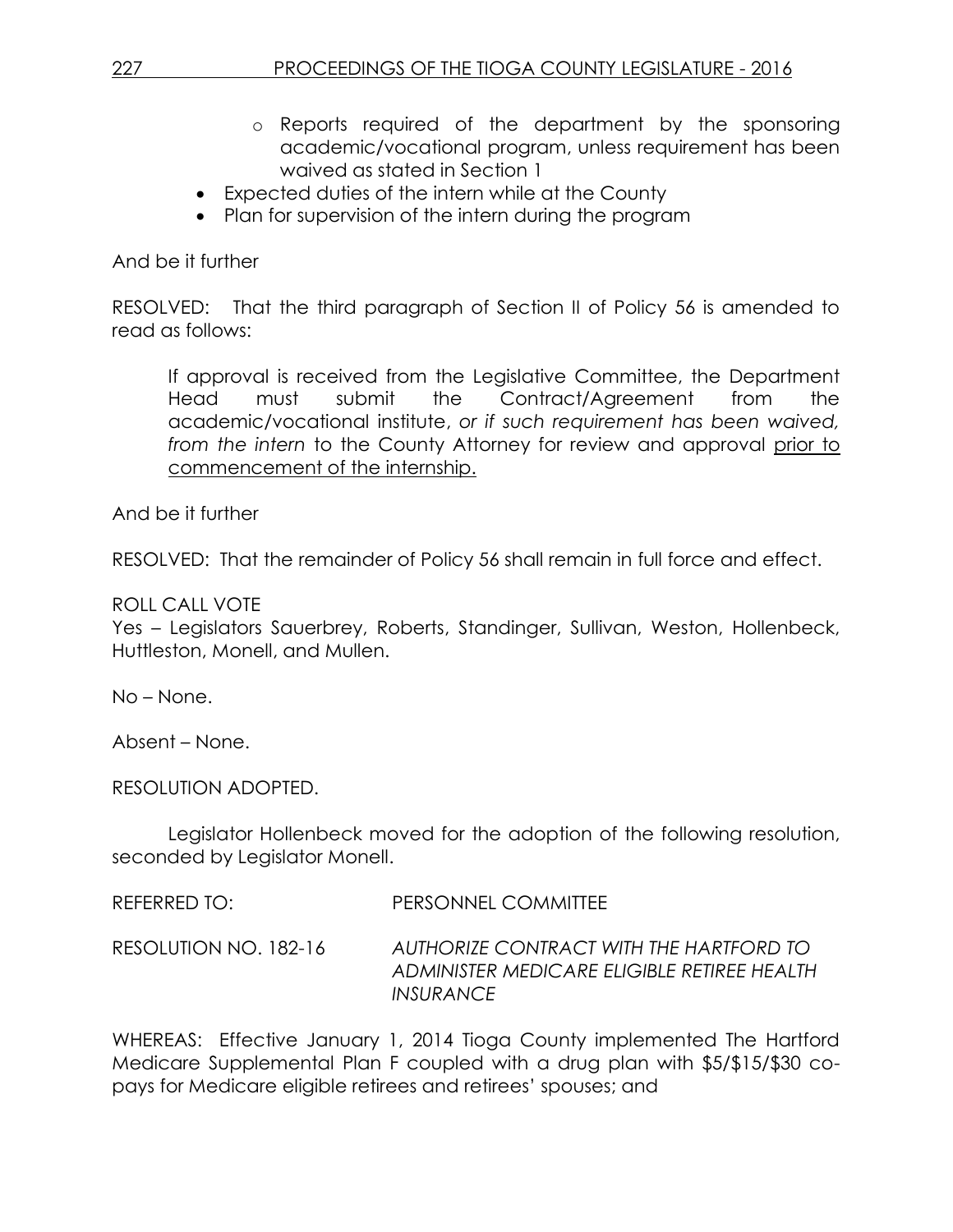WHEREAS: This Medicare plan continues to provide optimal coverage to Medicare eligible retirees at a lower cost to Tioga County than previous coverage offered; and

WHEREAS: The Hartford has submitted a new contract to administer the Medicare Supplemental Plan F and drug plan with \$5/\$15/\$30 co-pays for the period of January 1, 2017 through December 31, 2017; therefore be it

RESOLVED: That the Tioga County Legislature authorizes the Chair of the Legislature to enter into a contract with The Hartford, subject to review by the County Attorney, to administer these insurance benefits for Tioga County for the period January 1, 2017 through December 31, 2017.

### ROLL CALL VOTE

Yes – Legislators Sauerbrey, Roberts, Standinger, Sullivan, Weston, Hollenbeck, Huttleston, Monell, and Mullen.

No – None.

Absent – None.

RESOLUTION ADOPTED.

Legislator Monell moved for the adoption of the following resolution, seconded by Legislator Hollenbeck.

| REFERRED TO:          | <b>FINANCE COMMITTEE</b><br>PERSONNEL COMMITTEE                              |
|-----------------------|------------------------------------------------------------------------------|
| RESOLUTION NO. 183-16 | AMEND RESO $\#107-16$ ;<br>EXTEND TEMPORARY POSITION<br>(TREASURER'S OFFICE) |

WHEREAS: Resolution #107-16 established a temporary full-time Clerk position in the Treasurer's Office for the period May 23 – September 2, 2016; and

WHEREAS: Unforeseen circumstances have created a need to extend this position on a part-time basis beyond September 2; therefore be it

RESOLVED: That the temporary Clerk position in the Treasurer's Office shall continue through October 31, 2016 on a part-time basis (no more than 10 hours per week) at the same hourly rate of pay.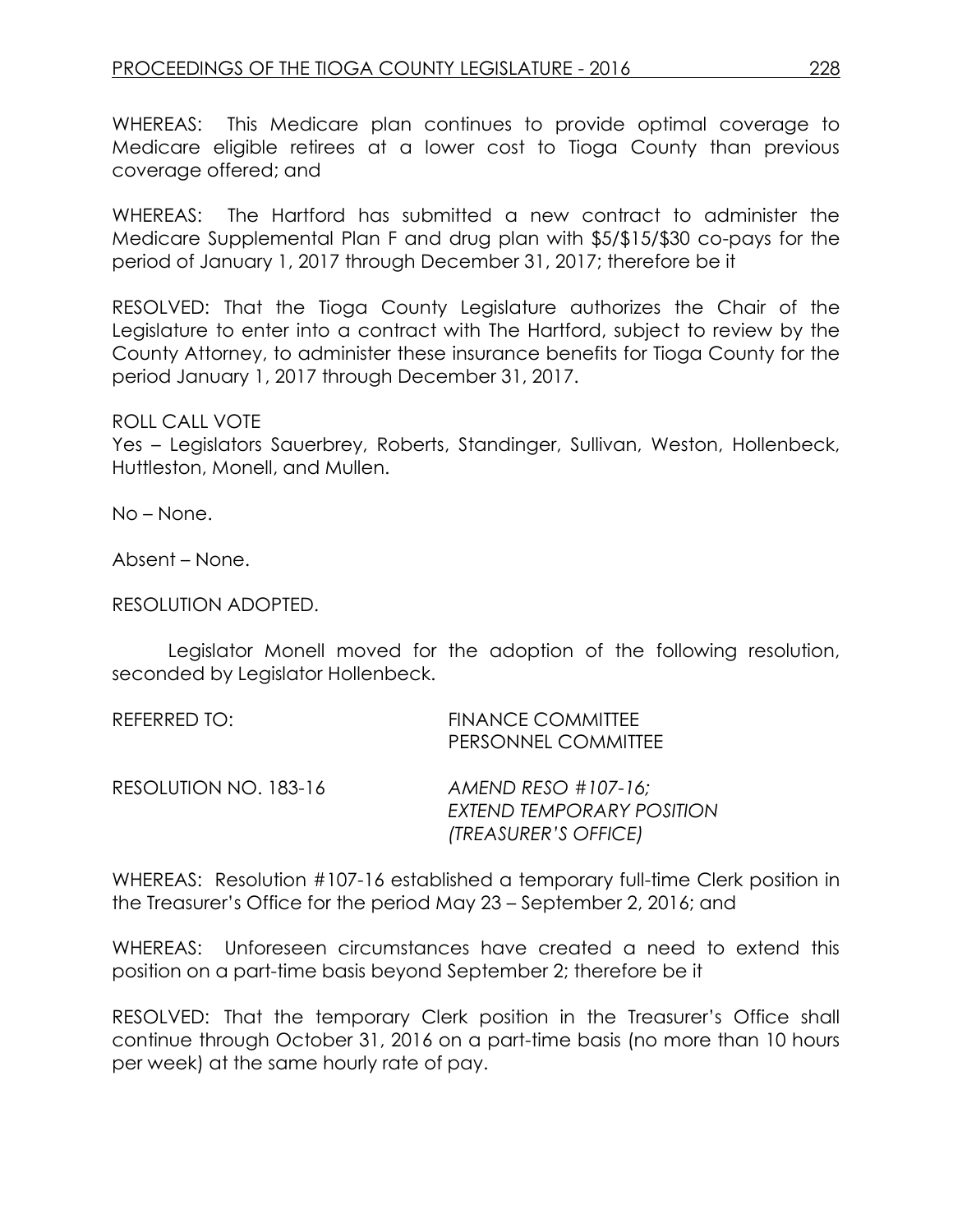ROLL CALL VOTE

Yes – Legislators Sauerbrey, Roberts, Standinger, Sullivan, Weston, Hollenbeck, Huttleston, Monell, and Mullen.

No – None.

Absent – None.

RESOLUTION ADOPTED.

Legislator Mullen moved for the adoption of the following resolution, seconded by Legislator Weston.

| REFERRED TO:          | PUBLIC SAFETY COMMITTEE<br>PERSONNEL COMMITTEE                            |
|-----------------------|---------------------------------------------------------------------------|
| RESOLUTION NO. 184-16 | BACKFILL PART TIME<br>ASSISTANT FIRE COORDINATOR<br><b>BUREAU OF FIRE</b> |

WHEREAS: The Tioga County Bureau of Fire has a need to backfill the parttime Assistant Fire Coordinator position due to the retirement of the incumbent; and

WHEREAS: The Acting Fire Coordinator has identified a qualified candidate who has been found to meet the minimum qualifications of the part-time Assistant Fire Coordinator title; therefore be it

RESOLVED: That the Tioga County Legislature authorizes the backfill of the part-time Assistant Fire Coordinator with Robert Byrnes effective September 19, 2016, at an annual non-union salary of \$2,600.

# ROLL CALL VOTE

Yes – Legislators Sauerbrey, Roberts, Standinger, Sullivan, Weston, Hollenbeck, Huttleston, Monell, and Mullen.

No – None.

Absent – None.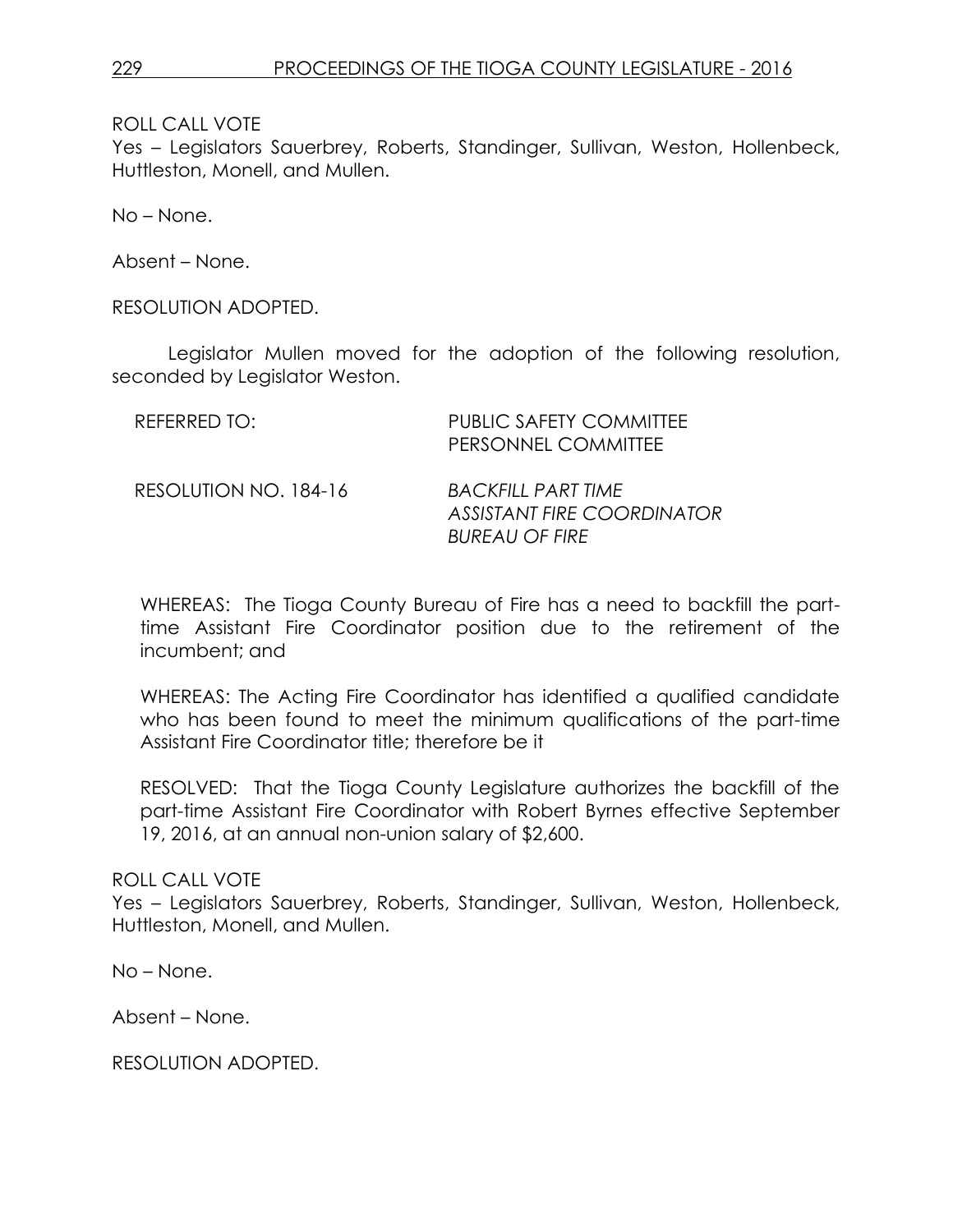Legislator Hollenbeck moved for the adoption of the following resolution, seconded by Legislator Monell.

| REFERRED TO:          | PERSONNEL COMMITTEE<br><b>FINANCE COMMITTEE</b>                            |
|-----------------------|----------------------------------------------------------------------------|
| RESOLUTION NO. 185-16 | AUTHORIZE APPOINTMENT OF<br><b>ACCOUNTANT</b><br><b>TREASURER'S OFFICE</b> |

WHEREAS: Legislative approval is required for any appointment to a nonunion position within Tioga County; and

WHEREAS: The position of Accountant became vacant as of August 19, 2016 within the Treasurer's Office; and

WHEREAS: The Treasurer has conducted a recruitment search and has identified a qualified candidate; therefore be it

RESOLVED: That Danielle Duffek is provisionally appointed to the title of Accountant, pending successful completion of civil service examination requirements, at an annual, non-union salary of \$38,800, effective September 19, 2016; and be it further

RESOLVED: That in addition to any salary increase due Ms. Duffek in accordance with County Policy, Ms. Duffek shall be eligible for a \$2,000 increase in annual salary upon appointment from the Civil Service Eligible List.

# ROLL CALL VOTE

Yes – Legislators Sauerbrey, Roberts, Standinger, Sullivan, Weston, Hollenbeck, Huttleston, Monell, and Mullen.

No – None.

Absent – None.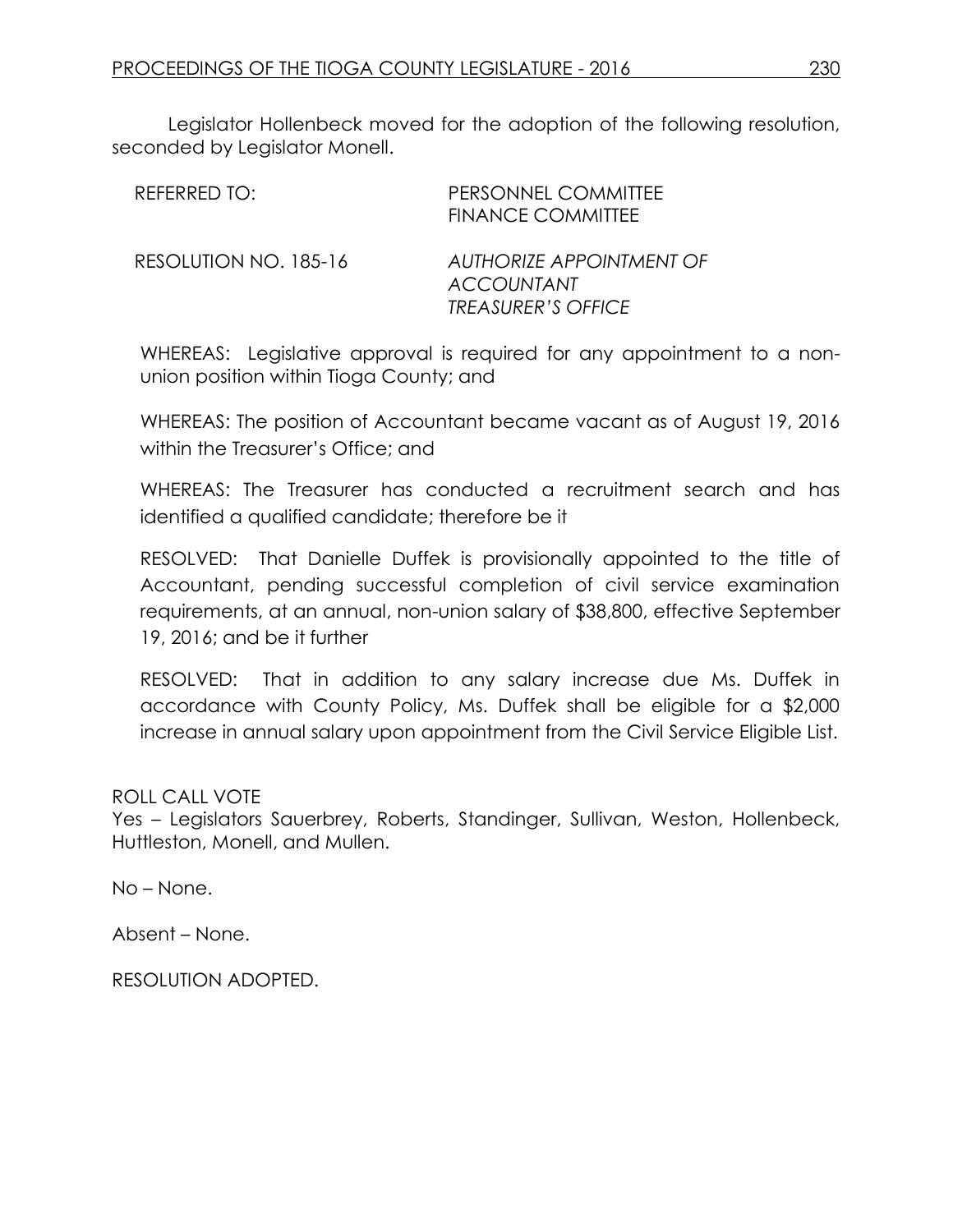Legislator Hollenbeck moved for the adoption of the following resolution, seconded by Legislator Monell.

| REFERRED TO:          | PERSONNEL COMMITTEE                                                   |
|-----------------------|-----------------------------------------------------------------------|
| RESOLUTION NO. 186-16 | APPOINT PART-TIME FIRE<br><b>COORDINATOR</b><br><b>BUERAU OF FIRE</b> |

WHEREAS: The position of part-time Fire Coordinator became vacant on July 20, 2016; and

WHEREAS: The Legislature has selected a candidate that meets the qualifications and is willing and able to accept the position; therefore be it

RESOLVED: That Frank Okrasinski is hereby appointed part-time County Fire Coordinator effective September 19, 2016 at an annual, non-union, salary of \$12,000.

ROLL CALL VOTE

Yes – Legislators Sauerbrey, Roberts, Standinger, Sullivan, Weston, Hollenbeck, Huttleston, Monell, and Mullen.

No – None.

Absent – None.

RESOLUTION ADOPTED.

Legislator Hollenbeck moved for the adoption of the following resolution, seconded by Legislator Monell.

| REFERRED TO:          | PERSONNEL COMMITTEE                                                  |
|-----------------------|----------------------------------------------------------------------|
| RESOLUTION NO. 187-16 | CREATE AND FILL TEMPORARY PART-<br>TIME POSITION<br>(BUREAU OF FIRE) |

WHEREAS: Connie Fedorowicz has submitted her resignation from her Assistant Fire Coordinator position effective September 16, 2016; and

WHEREAS: The Fire Coordinator has asked Connie to train her replacement; and